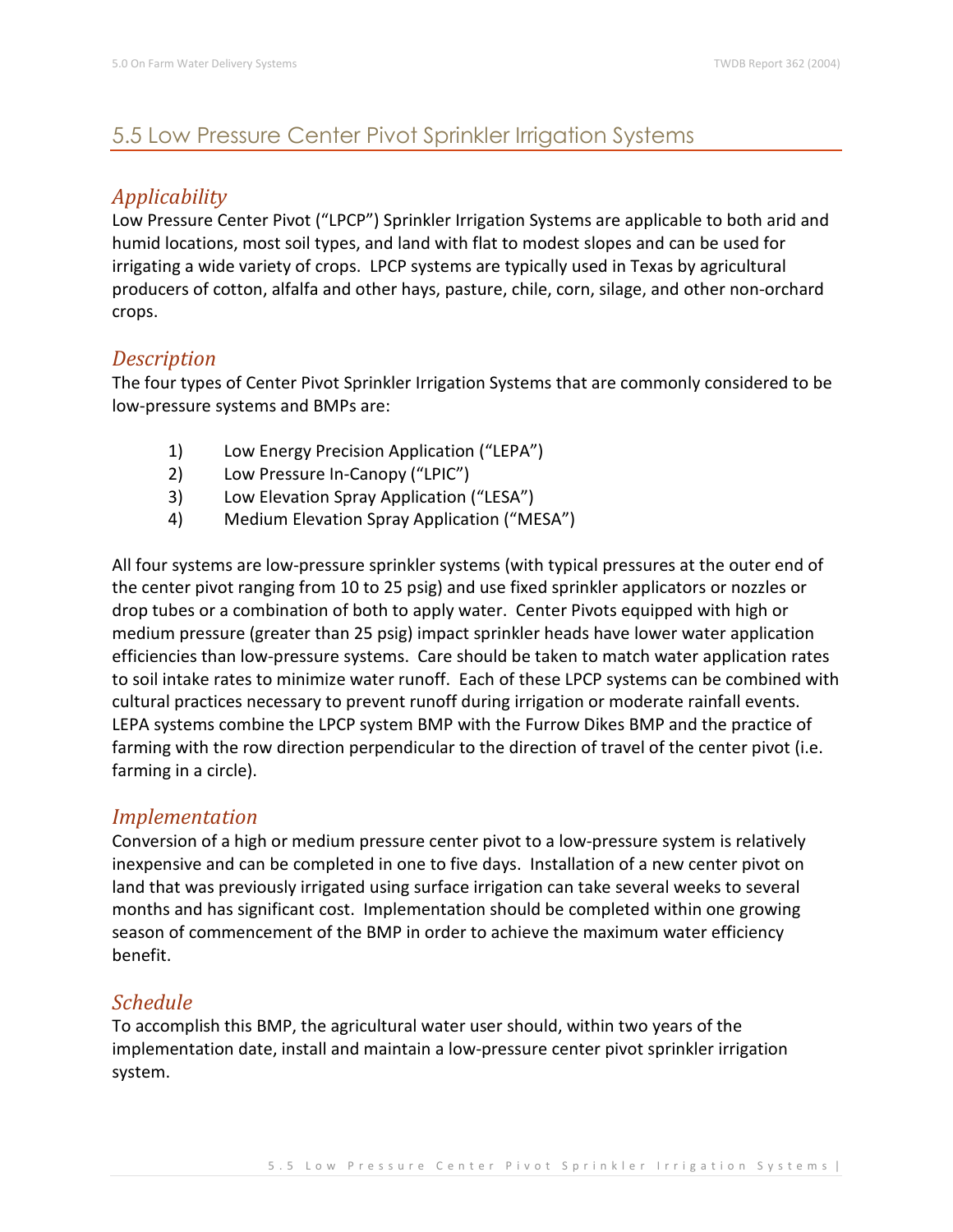#### *Scope*

The scope for MESA, LESA, and LPIC systems is complete when the system is installed or the conversion from a high or medium pressure system to a low-pressure system is complete. LEPA systems require installation of additional conservation practices (such as farming in a circle and use of furrow dikes) before the scope of the BMP is complete.

#### *Documentation*

To document this BMP, the agricultural water user shall gather and maintain the following documentation:

- 1) Copies of equipment invoices or other evidence of equipment purchase and installation;
- 2) Any USDA Farm Service Agency or other governmental agency evaluation and assistance reports that may relate to the project.
- 3) Water measurement records from both the period before and after conversion to the water efficient irrigation system.

## *Determination of Water Savings*

The amount of water saved from converting a conventional center pivot sprinkler irrigation system to a BMP center pivot sprinkler irrigation system (i.e. LPCP system) can be estimated using the following equation:

## Water Saved (acre-feet per year) =  $A_1 \times (1 - E_1/E_2)$

Where  $A_1$  is the annual amount of water pumped or delivered to the inlet of the non-BMP center pivot sprinkler system,  $E_1$  is the application efficiency of the non-BMP center pivot sprinkler system, and  $E_2$  is the application efficiency of the BMP center pivot sprinkler system.  $E_1$  and  $E_2$  can be directly measured or obtained from the estimated values in the table below.

| . .<br>System Type                               | <b>New</b> | Fair      | Poor      |
|--------------------------------------------------|------------|-----------|-----------|
|                                                  | Condition  | Condition | Condition |
| Non-BMP Systems                                  |            |           |           |
| Spray                                            | 78         | 60        | 40        |
| Regular Angle Impact                             | 65         | 50        | 30        |
| Low Angle Impact                                 | 80         | 60        | 40        |
| <b>BMP Systems</b>                               |            |           |           |
| <b>MESA</b>                                      | 80         | 85        | 70        |
| <b>LESA</b>                                      | 90         | 85        | 75        |
| <b>LPIC</b>                                      | 90         | 85        | 75        |
| LEPA (Drop Tube to Furrow Dike, concentric rows) | 95         | 90        | 80        |

#### **Estimated Application Efficiency Percent**